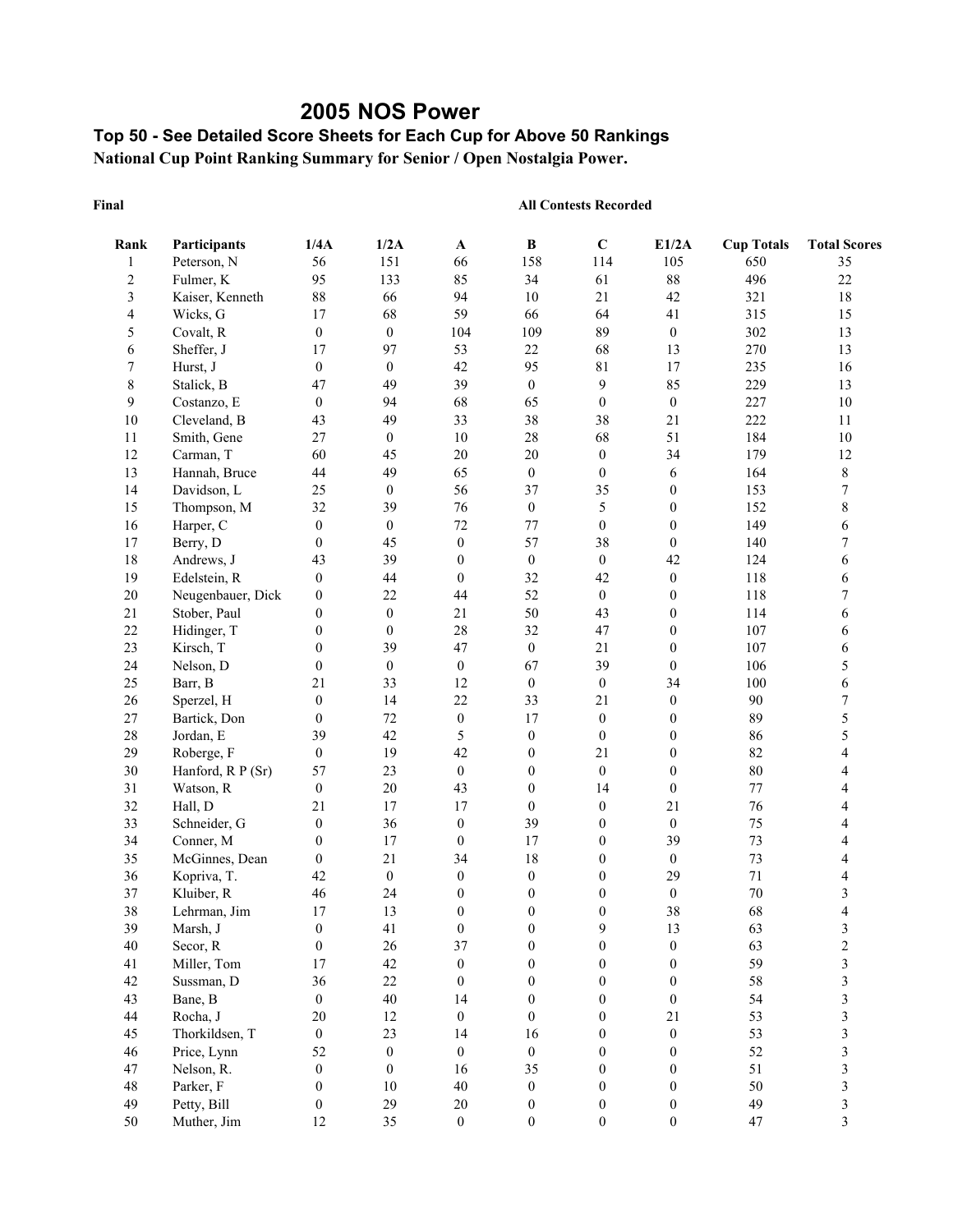# **2005 AMA Power**

## **Top 50 - See Detailed Score Sheets for Each Cup for Above 50 Rankings National Cup Point Ranking Summary for Senior / Open AMA Power.**

#### **Final**

| Rank           | Participants       | 1/2A             | $\mathbf A$      | B                | $\mathbf C$      | $\mathbf D$      | <b>Cup Totals</b> | <b>Total Scores</b>      |
|----------------|--------------------|------------------|------------------|------------------|------------------|------------------|-------------------|--------------------------|
| $\mathbf{1}$   | Hanford, Bob (Jr)  | 121              | 160              | 160              | 114              | 142              | 697               | 34                       |
| $\overline{c}$ | Thompson, Ron      | 79               | 116              | 115              | 126              | 105              | 541               | 26                       |
| 3              | Ellington, J       | $\boldsymbol{0}$ | 63               | 74               | $18\,$           | 64               | 219               | $11\,$                   |
| $\overline{4}$ | Marsh, Jack        | 39               | 17               | 53               | 60               | 37               | 206               | 11                       |
| 5              | Hinrichs, G        | 50               | $77 \,$          | 31               | 17               | 17               | 192               | $\boldsymbol{9}$         |
| 6              | Sperzel, H         | $\boldsymbol{0}$ | 35               | 41               | 42               | 48               | 166               | 9                        |
| 7              | Pulley, L          | 42               | $\boldsymbol{0}$ | 75               | 33               | $\boldsymbol{0}$ | 150               | 8                        |
| $8\,$          | Poti, Norm         | 35               | 72               | 42               | $\boldsymbol{0}$ | $\boldsymbol{0}$ | 149               | $\overline{7}$           |
| 9              | Hall, R            | 41               | 19               | 34               | 17               | 17               | 128               | $\overline{7}$           |
| $10\,$         | Watson, B          | 21               | 43               | 38               | $\boldsymbol{0}$ | 13               | 115               | 6                        |
| 11             | Parker, F          | 67               | $27\,$           | $\boldsymbol{0}$ | $18\,$           | $\boldsymbol{0}$ | 112               | 6                        |
| $12\,$         | Smith, Gene        | 38               | 11               | 9                | 43               | $\boldsymbol{0}$ | 101               | 6                        |
| 13             | Menanno, G         | $\boldsymbol{0}$ | 25               | $\boldsymbol{0}$ | 48               | 25               | 98                | 5                        |
| 14             | Thompson, M        | 18               | 39               | 21               | $\boldsymbol{0}$ | $20\,$           | 98                | 5                        |
| 15             | Covalt, Richard    | $\boldsymbol{0}$ | $11\,$           | 58               | 17               | $\boldsymbol{0}$ | 86                | 5                        |
| 16             | Pailet, J          | 71               | 15               | $\boldsymbol{0}$ | $\boldsymbol{0}$ | $\boldsymbol{0}$ | 86                | 5                        |
| 17             | Berry, D           | 41               | $17$             | 27               | $\boldsymbol{0}$ | $\boldsymbol{0}$ | 85                | 6                        |
| $18\,$         | Wineland, D        | 22               | $21\,$           | 19               | 22               | $\boldsymbol{0}$ | 84                | $\overline{\mathcal{L}}$ |
| 19             | Brown, G           | $\boldsymbol{0}$ | $20\,$           | 61               | $\boldsymbol{0}$ | $\boldsymbol{0}$ | 81                | 5                        |
| $20\,$         | Schneider, G       | 41               | 23               | $\boldsymbol{0}$ | 17               | $\boldsymbol{0}$ | 81                | 4                        |
| 21             | Mace, Marvin       | 17               | 49               | $\boldsymbol{0}$ | 10               | $\boldsymbol{0}$ | 76                | 4                        |
| 22             | Thorkildsen, Terry | 23               | 18               | 19               | $\boldsymbol{0}$ | 15               | 75                | 4                        |
| 23             | Carman, T          | 37               | 37               | $\boldsymbol{0}$ | $\boldsymbol{0}$ | $\boldsymbol{0}$ | 74                | 4                        |
| 24             | Clawson, Joe       | $\boldsymbol{0}$ | $\boldsymbol{0}$ | $\boldsymbol{0}$ | 30               | 42               | 72                | $\mathfrak{Z}$           |
| 25             | Morris, Gil        | 72               | $\boldsymbol{0}$ | $\boldsymbol{0}$ | $\boldsymbol{0}$ | $\boldsymbol{0}$ | 72                | $\overline{\mathbf{3}}$  |
| 26             | DeLoach, Don       | 48               | $\boldsymbol{0}$ | 22               | $\boldsymbol{0}$ | $\boldsymbol{0}$ | 70                | $\overline{\mathbf{3}}$  |
| 27             | Langelius, W       | 48               | 21               | $\boldsymbol{0}$ | $\boldsymbol{0}$ | $\boldsymbol{0}$ | 69                | $\overline{\mathcal{L}}$ |
| $28\,$         | Stober, P          | 23               | $\boldsymbol{0}$ | $\boldsymbol{0}$ | 22               | 21               | 66                | $\overline{\mathbf{3}}$  |
| 29             | Muther, J          | 62               | $\boldsymbol{0}$ | $\boldsymbol{0}$ | $\boldsymbol{0}$ | $\boldsymbol{0}$ | 62                | 3                        |
| 30             | Costanzo, E        | 55               | $\boldsymbol{0}$ | 6                | $\boldsymbol{0}$ | $\boldsymbol{0}$ | 61                | $\overline{\mathcal{L}}$ |
| 31             | Roglitz, N         | 59               | $\boldsymbol{0}$ | $\boldsymbol{0}$ | $\boldsymbol{0}$ | $\boldsymbol{0}$ | 59                | $\mathfrak{Z}$           |
| 32             | Etherington, C     | $\boldsymbol{0}$ | 58               | $\boldsymbol{0}$ | $\mathbf{0}$     | $\boldsymbol{0}$ | 58                | 3                        |
| 33             | Kerr, T            | 23               | $\boldsymbol{0}$ | 16               | 19               | $\boldsymbol{0}$ | 58                | $\overline{\mathbf{3}}$  |
| 34             | Scott, G           | $\boldsymbol{0}$ | $\boldsymbol{0}$ | 31               | 21               | $\boldsymbol{0}$ | 52                | $\overline{\mathbf{3}}$  |
| 35             | Avila, G           | $\boldsymbol{0}$ | $\boldsymbol{0}$ | $28\,$           | 22               | $\boldsymbol{0}$ | 50                | $\overline{\mathbf{3}}$  |
| 36             | Nelson, Dick       | $\boldsymbol{0}$ | 32               | $\boldsymbol{0}$ | $\boldsymbol{0}$ | $18\,$           | 50                | 3                        |
| 37             | Parsons, D         | 48               | $\boldsymbol{0}$ | $\boldsymbol{0}$ | $\boldsymbol{0}$ | $\boldsymbol{0}$ | 48                | $\overline{\mathbf{c}}$  |
| 38             | Sheffer, J         | 29               | 17               | $\boldsymbol{0}$ | $\boldsymbol{0}$ | $\overline{0}$   | 46                | $\overline{\mathbf{3}}$  |
| 39             | Sparling, John     | 19               | $\theta$         | 27               | $\boldsymbol{0}$ | $\Omega$         | 46                | 3                        |
| 40             | Ferrario, R.       | 15               | 30               | $\boldsymbol{0}$ | $\boldsymbol{0}$ | $\boldsymbol{0}$ | 45                | $\sqrt{3}$               |
| 41             | Keller, J          | $\mathbf{0}$     | $\boldsymbol{0}$ | $\boldsymbol{0}$ | 20               | 25               | 45                | $\overline{c}$           |
| 42             | Andrews, Sean      | $\boldsymbol{0}$ | 43               | $\boldsymbol{0}$ | $\boldsymbol{0}$ | $\boldsymbol{0}$ | 43                | $\overline{c}$           |
| 43             | Bell, B            | 34               | $\boldsymbol{0}$ | $\boldsymbol{0}$ | 9                | $\boldsymbol{0}$ | 43                | $\overline{\mathbf{3}}$  |
| 44             | Oakins, Gary       | 21               | 22               | $\boldsymbol{0}$ | $\boldsymbol{0}$ | $\boldsymbol{0}$ | 43                | $\overline{c}$           |
| 45             | Pinto, J           | 5                | $\boldsymbol{0}$ | 38               | $\boldsymbol{0}$ | $\boldsymbol{0}$ | 43                | 3                        |
| 46             | Miller, Tom        | $\boldsymbol{0}$ | 42               | $\boldsymbol{0}$ | $\boldsymbol{0}$ | $\boldsymbol{0}$ | 42                | $\overline{c}$           |
| 47             | Neighbors, W Jr    | 0                | 21               | 21               | $\boldsymbol{0}$ | $\boldsymbol{0}$ | 42                | $\overline{c}$           |
| $48\,$         | Parker, Jim        | 21               | 15               | $\boldsymbol{0}$ | $\boldsymbol{0}$ | $\boldsymbol{0}$ | 36                | $\overline{c}$           |
| 49             | Simpson, R         | $\boldsymbol{0}$ | 35               | $\boldsymbol{0}$ | $\boldsymbol{0}$ | $\boldsymbol{0}$ | 35                | $\overline{c}$           |
| 50             | Karr, P            | 31               | $\boldsymbol{0}$ | $\boldsymbol{0}$ | $\boldsymbol{0}$ | $\boldsymbol{0}$ | 31                | $\overline{c}$           |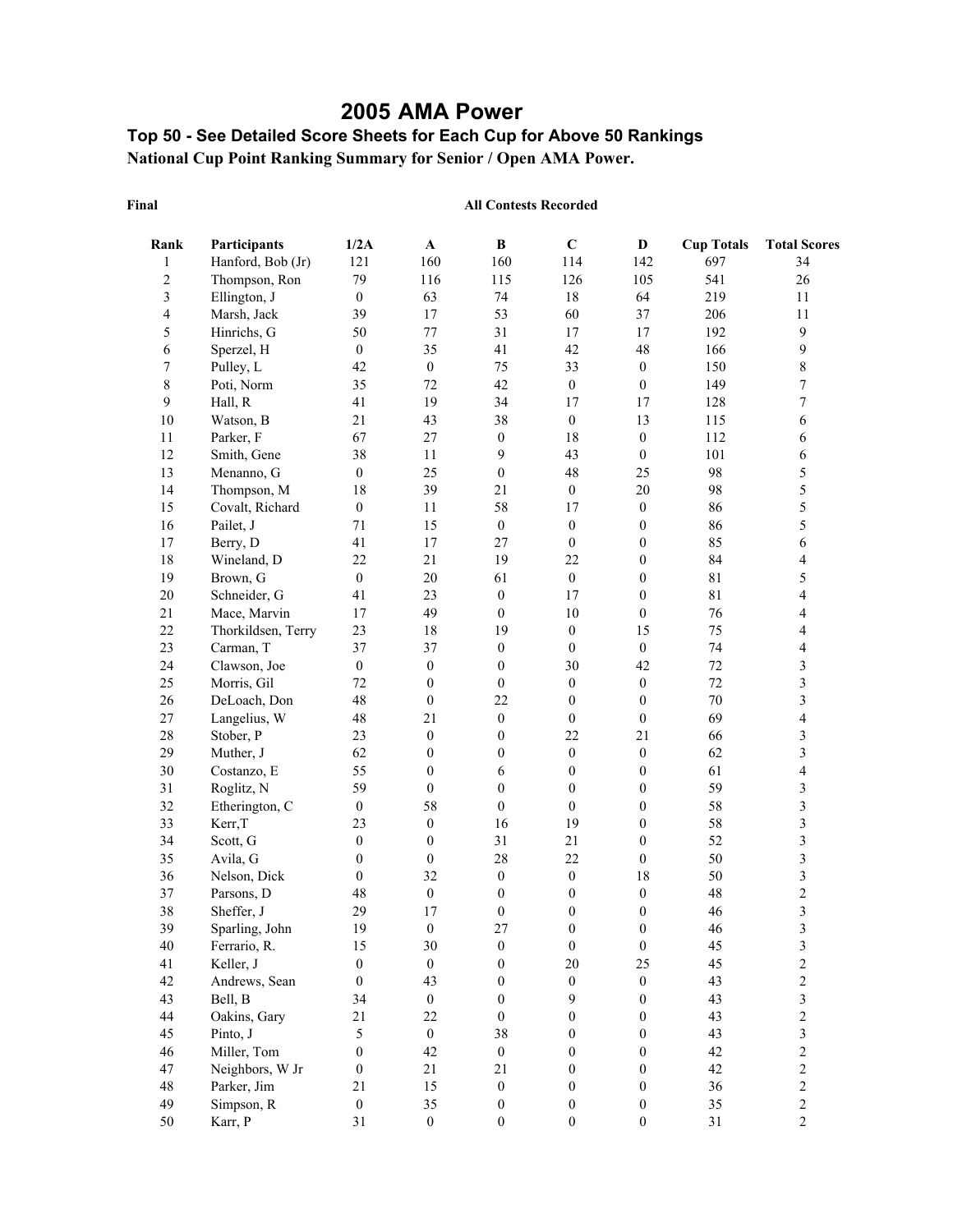# **2005 AMA Classic Power**

**Top 50 - See Detailed Score Sheets for Each Cup for Above 50 Rankin National Cup Point Ranking Summary for Senior / Open Classic Power.** 

|                         |                   |                  |                  |                  |                   | <b>Total</b>                               |
|-------------------------|-------------------|------------------|------------------|------------------|-------------------|--------------------------------------------|
| Rank                    | Participants      | 1/2A             | A/B              | C/D              | <b>Cup Totals</b> | <b>Scores</b>                              |
| $\,1$                   | Hanford, Bob (Jr) | 142              | 158              | 145              | 445               | 21                                         |
| $\overline{c}$          | Berry, D          | 152              | 166              | 106              | 424               | 20                                         |
| $\mathfrak{Z}$          | Thompson, Ron     | 75               | 103              | 129              | 307               | 15                                         |
| $\overline{\mathbf{4}}$ | Marsh, J          | 80               | 73               | 88               | 241               | 11                                         |
| 5                       | Bane, B           | 63               | 82               | 52               | 197               | 7                                          |
| 6                       | Mattes, R         | 11               | 49               | 59               | 119               | 6                                          |
| $\tau$                  | Langelius, Bill   | 51               | 38               | $\boldsymbol{0}$ | 89                | 5                                          |
| $\,$ $\,$               | Bocckinfuso, J    | 27               | 23               | 31               | 81                | $\overline{\mathbf{4}}$                    |
| 9                       | Kirsch, T         | $\tau$           | 35               | 34               | 76                | 5                                          |
| 10                      | Watson, B         | 18               | 48               | 10               | 76                | 5                                          |
| 11                      | Nelson, Dick      | $\boldsymbol{0}$ | 73               | $\boldsymbol{0}$ | 73                | $\overline{\mathcal{L}}$                   |
| 12                      | Smith, Gene       | 59               | 13               | $\boldsymbol{0}$ | 72                | $\overline{\mathbf{4}}$                    |
| 13                      | Covalt, R         | $\mathbf{0}$     | 29               | 38               | 67                | $\overline{4}$                             |
| 14                      | Stewart, Roy      | 40               | $27\,$           | $\boldsymbol{0}$ | 67                | 5                                          |
| 15                      | Sperzel, H        | 38               | 28               | $\boldsymbol{0}$ | 66                | $\overline{\mathbf{4}}$                    |
| 16                      | Costanzo, E       | 43               | 21               | $\boldsymbol{0}$ | 64                | $\overline{\mathbf{3}}$                    |
| 17                      | Pailet, J         | 39               | 9                | $\mathbf{0}$     | 48                | $\overline{\mathcal{L}}$                   |
| 18                      | Mollendorf, J     | 46               | $\boldsymbol{0}$ | $\boldsymbol{0}$ | 46                | $\overline{c}$                             |
| 19                      | DeLoach, Don      | 22               | $\boldsymbol{0}$ | 22               | 44                |                                            |
| $20\,$                  | Mace, M           | 31               | $\boldsymbol{0}$ | 12               | 43                |                                            |
| 21                      | Miller, Tom       | 42               | $\mathbf{0}$     | $\boldsymbol{0}$ | 42                | $\begin{array}{c} 2 \\ 2 \\ 2 \end{array}$ |
| $22\,$                  | Schneider, G      | 21               | $\boldsymbol{0}$ | 21               | 42                |                                            |
| 23                      | Harper, C         | 16               | 24               | $\boldsymbol{0}$ | 40                | $\overline{c}$                             |
| 24                      | Andrews, S.       | $\boldsymbol{0}$ | 36               | $\boldsymbol{0}$ | 36                | $\overline{c}$                             |
| 25                      | Sowder, B.        | 15               | 21               | $\boldsymbol{0}$ | 36                | $\overline{c}$                             |
| 26                      | Dock, D.          | $\boldsymbol{0}$ | 34               | $\boldsymbol{0}$ | 34                | $\mathbf{1}$                               |
| $27\,$                  | Smith, Ray        | 20               | 13               | $\boldsymbol{0}$ | 33                | $\overline{c}$                             |
| $28\,$                  | Hannah, Bruce     | 10               | 22               | $\boldsymbol{0}$ | 32                | $\overline{c}$                             |
| 29                      | Avila, G          | $\mathbf{0}$     | 13               | 13               | 26                | $\overline{c}$                             |
| 30                      | Barnett, B.       | 26               | $\boldsymbol{0}$ | $\boldsymbol{0}$ | 26                | $\mathbf{1}$                               |
| 31                      | Parsons, D        | 25               | $\boldsymbol{0}$ | $\boldsymbol{0}$ | 25                | $\mathbf{1}$                               |
| 32                      | Irwin, J          | $\boldsymbol{0}$ | $\boldsymbol{0}$ | 23               | 23                | $\,1$                                      |
| 33                      | Lehrman, Jim      | 22               | $\boldsymbol{0}$ | $\boldsymbol{0}$ | 22                | $\overline{c}$                             |
| 34                      | Donnelly Dennis   | $\boldsymbol{0}$ | $\boldsymbol{0}$ | 21               | 21                | $\mathbf{1}$                               |
| 35                      | Kerr, T           | 21               | $\mathbf{0}$     | $\boldsymbol{0}$ | 21                | $\mathbf{1}$                               |
| 36                      | Malin, B          | $\boldsymbol{0}$ | 21               | $\boldsymbol{0}$ | 21                | $\mathbf{1}$                               |
| 37                      | Pangell, C (Jr)   | 21               | $\boldsymbol{0}$ | $\boldsymbol{0}$ | 21                | $\,1$                                      |
| 38                      | Karr, P           | 20               | $\boldsymbol{0}$ | $\boldsymbol{0}$ | 20                | 1                                          |
| 39                      | Burros, R         | 18               | $\boldsymbol{0}$ | $\boldsymbol{0}$ | 18                | $\mathbf{1}$                               |
| 40                      | Parker, F         | $\boldsymbol{0}$ | $\boldsymbol{0}$ | 18               | 18                | $\,1\,$                                    |
| 41                      | Seymour, J        | $\boldsymbol{0}$ | 18               | $\boldsymbol{0}$ | 18                | 1                                          |
| 42                      | Barr, B           | 17               | $\boldsymbol{0}$ | $\boldsymbol{0}$ | 17                | 1                                          |
| 43                      | Etherington, C    | $\boldsymbol{0}$ | 17               | $\boldsymbol{0}$ | 17                | $\mathbf{1}$                               |
| 44                      | Ferrario, Rocco   | $\boldsymbol{0}$ | 17               | $\boldsymbol{0}$ | 17                | $\mathbf{1}$                               |
| 45                      | Kluiber, R        | 17               | $\boldsymbol{0}$ | $\boldsymbol{0}$ | 17                | 1                                          |
| 46                      | Simpson, R        | $\boldsymbol{0}$ | 17               | $\boldsymbol{0}$ | 17                | 1                                          |
| 47                      | Stober, P         | $\boldsymbol{0}$ | 17               | $\boldsymbol{0}$ | 17                | 1                                          |
| 48                      | Stalick, B        | 15               | $\boldsymbol{0}$ | $\boldsymbol{0}$ | 15                | $\,1$                                      |
| 49                      | Kruse, Larry      | $\boldsymbol{0}$ | 14               | $\boldsymbol{0}$ | 14                | $\,1$                                      |
| 50                      | Carman, T         | 13               | $\boldsymbol{0}$ | $\boldsymbol{0}$ | 13                | 1                                          |
|                         |                   |                  |                  |                  |                   |                                            |

#### **Final**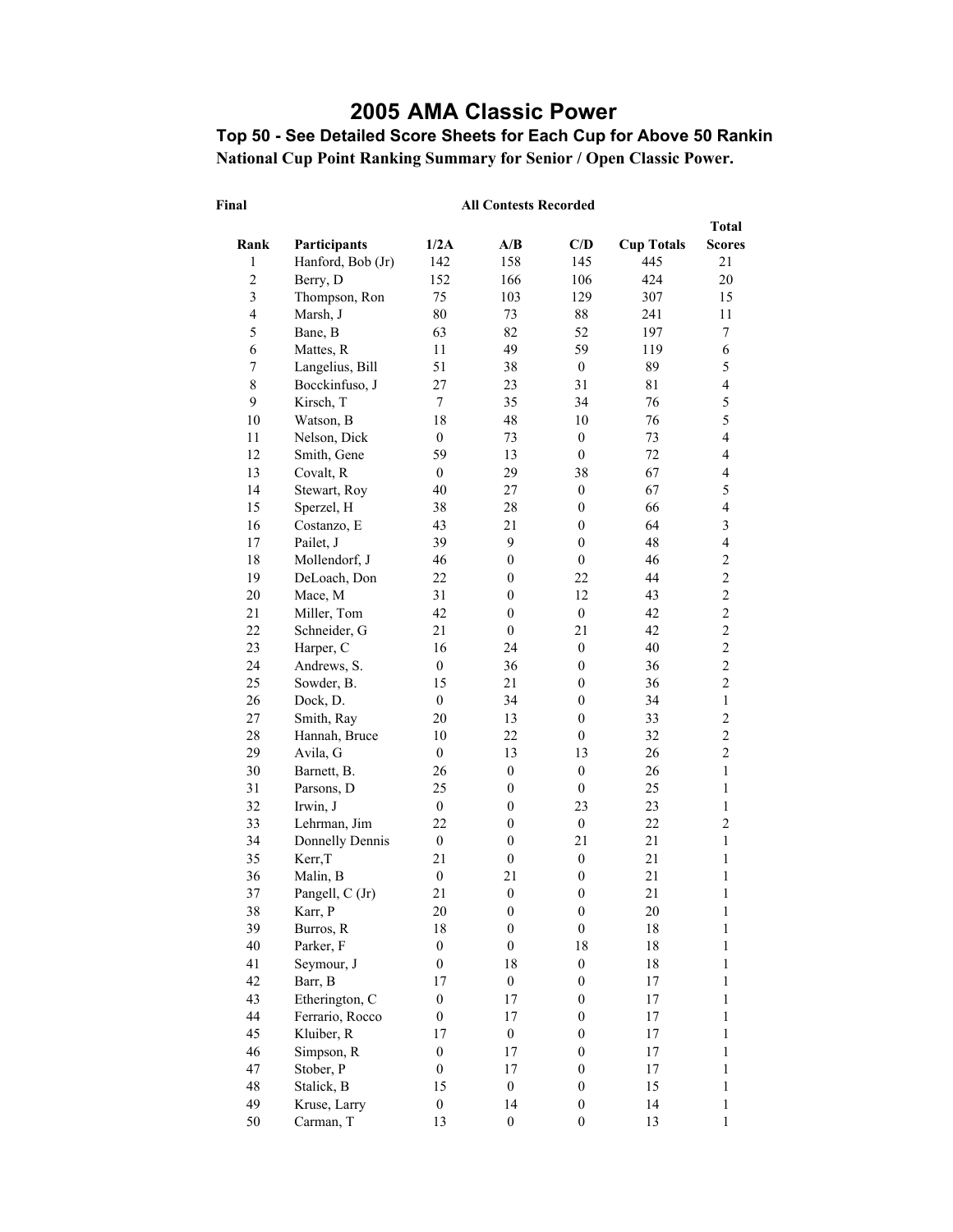## **2005 AMA Rubber**

### **Top 50 - See Detailed Score Sheets for Each Cup for Above 50 Rankings National Cup Point Ranking Summary for Senior / Open AMA Rubber.**

#### **Final**

| Rank                    | Participants      | $P-30$           | <b>Moffett</b>   | <b>Mulvihil</b>  |     | <b>Cup Totals Total Scores</b> |
|-------------------------|-------------------|------------------|------------------|------------------|-----|--------------------------------|
| 1                       | Markos, C         | 134              | 80               | 102              | 316 | 15                             |
| $\overline{c}$          | Vanlandingham, E  | 54               | $\boldsymbol{0}$ | 133              | 187 | 9                              |
| $\overline{\mathbf{3}}$ | DeLoach, D        | 138              | $\boldsymbol{0}$ | 22               | 160 | 6                              |
| $\overline{\mathbf{4}}$ | Williams, J       | $\boldsymbol{0}$ | 62               | 86               | 148 | $\boldsymbol{7}$               |
| 5                       | Kamla, J          | 64               | 21               | 61               | 146 | $\boldsymbol{7}$               |
| 6                       | Tomasch, W        | $\boldsymbol{0}$ | 94               | 52               | 146 | $\sqrt{ }$                     |
| $\boldsymbol{7}$        | Andrews, J        | $\boldsymbol{0}$ | 63               | 43               | 106 | 5                              |
| $\,8\,$                 | Hanford, R P (Sr) | 103              | $\boldsymbol{0}$ | $\boldsymbol{0}$ | 103 | 6                              |
| 9                       | Ivers, D.         | 97               | $\boldsymbol{0}$ | $\boldsymbol{0}$ | 97  | $\overline{\mathcal{L}}$       |
| 10                      | Johnson, Ernst    | 51               | $\boldsymbol{0}$ | 45               | 96  | $\overline{4}$                 |
| $11\,$                  | Berry, D          | 84               | $\mathbf{0}$     | $\boldsymbol{7}$ | 91  | 5                              |
| 12                      | Ferwerda, J       | 24               | 32               | 32               | 88  | 5                              |
| 13                      | Bartick, D        | 37               | $\boldsymbol{0}$ | 41               | 78  | $\overline{\mathbf{4}}$        |
| 14                      | Sexton, Mark      | 37               | $\boldsymbol{0}$ | 40               | 77  | $\overline{\mathbf{4}}$        |
| 15                      | McConachie, Bill  | $\boldsymbol{0}$ | 23               | 53               | 76  | $\overline{\mathcal{L}}$       |
| 16                      | Wiley, Ed         | 14               | 13               | 49               | 76  | 5                              |
| 17                      | Clapp, J          | 53               | 21               | $\boldsymbol{0}$ | 74  | $\overline{4}$                 |
| 18                      | Pelatowski, L     | 73               | $\boldsymbol{0}$ | $\boldsymbol{0}$ | 73  | $\overline{\mathbf{3}}$        |
| 19                      | Combs, Ray        | 52               | 13               | $\boldsymbol{0}$ | 65  | $\overline{4}$                 |
| $20\,$                  | Kruse, L          | 65               | $\boldsymbol{0}$ | $\boldsymbol{0}$ | 65  | $\mathfrak{Z}$                 |
| 21                      | Campbell, L       | 43               | 21               | $\mathbf{0}$     | 64  | 3                              |
| 22                      | Roglitz, Norm     | $\boldsymbol{0}$ | $\boldsymbol{0}$ | 64               | 64  | $\mathfrak{Z}$                 |
| 23                      | Edmonson, O. Dave | 41               | $\boldsymbol{0}$ | 21               | 62  | $\overline{\mathbf{3}}$        |
| 24                      | Grey, Mel         | 62               | $\boldsymbol{0}$ | $\boldsymbol{0}$ | 62  | $\overline{\mathbf{3}}$        |
| 25                      | Rousseau, Don     | 40               | $\boldsymbol{0}$ | 22               | 62  | $\overline{\mathbf{4}}$        |
| 26                      | Konefes, E        | $\boldsymbol{0}$ | 32               | 24               | 56  | $\overline{\mathbf{3}}$        |
| 27                      | Perry, C.         | $\boldsymbol{0}$ | $\boldsymbol{0}$ | 54               | 54  | $\,1$                          |
| 28                      | Coverdill, B      | 53               | $\boldsymbol{0}$ | $\boldsymbol{0}$ | 53  | $\mathfrak{Z}$                 |
| 29                      | O'Reilley, J      | $\boldsymbol{0}$ | 18               | 34               | 52  | $\overline{c}$                 |
| 30                      | Gerszewski, J     | 19               | $\boldsymbol{0}$ | 32               | 51  | $\overline{\mathbf{3}}$        |
| 31                      | Keegan, Dan       | $\boldsymbol{0}$ | 37               | 14               | 51  | $\overline{\mathbf{3}}$        |
| 32                      | Brown, G          | 11               | $\boldsymbol{0}$ | 39               | 50  | $\overline{\mathbf{3}}$        |
| 33                      | Seamster, Jim     | 50               | $\boldsymbol{0}$ | $\boldsymbol{0}$ | 50  | $\overline{c}$                 |
| 34                      | Smull, Ed         | $\boldsymbol{0}$ | 50               | $\mathbf{0}$     | 50  | $\mathbf{1}$                   |
| 35                      | Andrade, P.       | $\mathbf{0}$     | $\boldsymbol{0}$ | 49               | 49  | $\mathbf{1}$                   |
| 36                      | Coverdill, Drew   | 49               | $\boldsymbol{0}$ | $\boldsymbol{0}$ | 49  | $\overline{\mathbf{4}}$        |
| 37                      | Duke, Bill        | 48               | $\boldsymbol{0}$ | $\boldsymbol{0}$ | 48  | $\overline{c}$                 |
| 38                      | Bienenstein, B    | $\boldsymbol{0}$ | 45               | $\boldsymbol{0}$ | 45  | $\,1$                          |
| 39                      | Hilliard, George  | 33               | $\boldsymbol{0}$ | 12               | 45  | 3                              |
| 40                      | Crowley, P        | $\boldsymbol{0}$ | $\boldsymbol{0}$ | 44               | 44  | $\,1\,$                        |
| 41                      | Price, Lynn       | 44               | $\boldsymbol{0}$ | $\boldsymbol{0}$ | 44  | $\overline{c}$                 |
| 42                      | Perkins, Carl     | 20               | 23               | $\boldsymbol{0}$ | 43  | $\overline{c}$                 |
| 43                      | Bower, Mike       | 42               | $\boldsymbol{0}$ | $\boldsymbol{0}$ | 42  | $\overline{c}$                 |
| 44                      | Thornton, J       | 42               | $\boldsymbol{0}$ | $\boldsymbol{0}$ | 42  | $\overline{c}$                 |
| 45                      | Borland, C        | 40               | $\boldsymbol{0}$ | $\boldsymbol{0}$ | 40  | $\overline{c}$                 |
| 46                      | Vernon, Ted       | 40               | $\boldsymbol{0}$ | $\boldsymbol{0}$ | 40  | $\overline{c}$                 |
| 47                      | Barrett, Kevin    | 39               | $\boldsymbol{0}$ | $\boldsymbol{0}$ | 39  | $\overline{c}$                 |
| 48                      | Debroth Margaret  | $\boldsymbol{0}$ | $\boldsymbol{0}$ | 39               | 39  | $\overline{c}$                 |
| 49                      | Jackson, B        | 39               | $\boldsymbol{0}$ | $\boldsymbol{0}$ | 39  | $\overline{c}$                 |
| 50                      | Van Nest, R       | 25               | 14               | $\mathbf{0}$     | 39  | 3                              |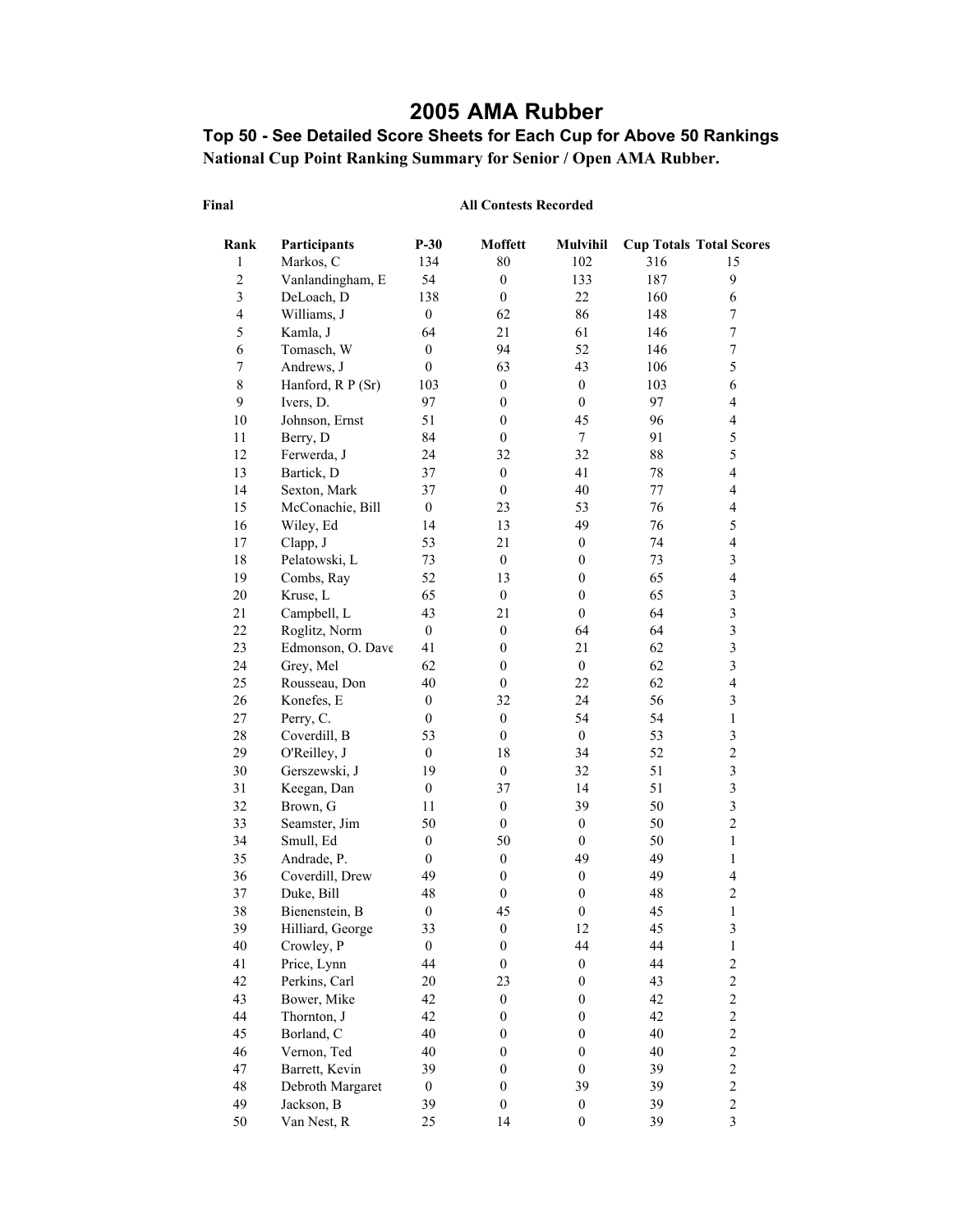# **2005 NOS Rubber**

#### **Top 50 - See Detailed Score Sheets for Each Cup for Above 50 Rankings National Cup Point Ranking Summary for Senior / Open NOS Rubber.**

#### **Final**

| Rank                    | Participants      | <b>Rubber</b>    | Wake             | Rub/Wake         |                  | <b>Cup Totals Total Scores</b> |
|-------------------------|-------------------|------------------|------------------|------------------|------------------|--------------------------------|
| 1                       | Hanford, R P (Sr) | 133              | 142              | 22               | 297              | 15                             |
| $\overline{c}$          | Andrews, Jean     | 108              | 73               | 42               | 223              | 11                             |
| $\mathfrak{Z}$          | White, B          | 34               | 89               | 24               | 147              | $\boldsymbol{7}$               |
| $\overline{\mathbf{4}}$ | Seymour, John     | $\mathbf{0}$     | 38               | 52               | 90               | 5                              |
| 5                       | Sneed, E          | 26               | 12               | 46               | 84               | $\overline{\mathbf{4}}$        |
| $\epsilon$              | Konefes, E        | 35               | 17               | 22               | 74               | $\overline{\mathcal{L}}$       |
| $\boldsymbol{7}$        | Masterman, Paul   | 62               | $\boldsymbol{0}$ | $\boldsymbol{0}$ | 62               | 3                              |
| $\,8\,$                 | Crowe, Bernie     | 24               | 26               | $\boldsymbol{0}$ | 50               | $\overline{4}$                 |
| 9                       | Funk, Wes         | 13               | 20               | 14               | 47               | $\overline{\mathbf{3}}$        |
| $10\,$                  | Stewart, Roy      | 30               | $\boldsymbol{0}$ | 13               | 43               | $\overline{\mathbf{3}}$        |
| $11\,$                  | Thompson, R       | 31               | $\boldsymbol{7}$ | $\boldsymbol{0}$ | 38               | $\overline{c}$                 |
| $12\,$                  | Laird, Tom        | $\boldsymbol{0}$ | 18               | 19               | 37               | $\overline{c}$                 |
| 13                      | Redlin, C         | 36               | $\boldsymbol{0}$ | $\boldsymbol{0}$ | 36               | $\mathbf{1}$                   |
| 14                      | Mulligan, M       | $\boldsymbol{0}$ | 35               | $\boldsymbol{0}$ | 35               | $\overline{c}$                 |
| 15                      | DeLoach, D        | 16               | 12               | $\boldsymbol{0}$ | 28               | $\overline{c}$                 |
| 16                      | Andrade, P        | $\boldsymbol{0}$ | 27               | $\boldsymbol{0}$ | 27               | $\mathbf{1}$                   |
| 17                      | Wessel, Peter     | 26               | $\boldsymbol{0}$ | $\boldsymbol{0}$ | 26               | $\mathbf{1}$                   |
| $18\,$                  | Jackson, B        | $\boldsymbol{0}$ | 22               | $\boldsymbol{0}$ | 22               | $\mathbf{1}$                   |
| 19                      | Romak, B          | $\boldsymbol{0}$ | 22               | $\boldsymbol{0}$ | 22               | $\mathbf{1}$                   |
| $20\,$                  | Barlow, R.        | $\mathbf{0}$     | $\boldsymbol{0}$ | 21               | 21               | 1                              |
| 21                      | Goldie, B.        | 21               | $\boldsymbol{0}$ | $\boldsymbol{0}$ | 21               | 1                              |
| 22                      | McCoy, T          | $\boldsymbol{0}$ | 21               | $\boldsymbol{0}$ | 21               | 1                              |
| 23                      | Rousseau, D.      | $\boldsymbol{0}$ | $\boldsymbol{0}$ | 21               | 21               | 1                              |
| 24                      | Woody, C.         | $\boldsymbol{0}$ | 21               | $\boldsymbol{0}$ | 21               | 1                              |
| 25                      | Zierdt, J.        | 21               | $\boldsymbol{0}$ | $\boldsymbol{0}$ | 21               | $\mathbf{1}$                   |
| $26\,$                  | Kothe, H          | $\boldsymbol{0}$ | 20               | $\boldsymbol{0}$ | 20               | $\mathbf{1}$                   |
| 27                      | McConachie, B     | 18               | $\boldsymbol{0}$ | $\boldsymbol{0}$ | 18               | $\mathbf{1}$                   |
| 28                      | Watson, R         | $\boldsymbol{0}$ | $\boldsymbol{0}$ | 18               | 18               | $\mathbf{1}$                   |
| 29                      | Williams, J       | $\boldsymbol{0}$ | $\boldsymbol{0}$ | 18               | 18               | 1                              |
| 30                      | Perkins, C        | $\boldsymbol{0}$ | $\boldsymbol{0}$ | 17               | 17               | 1                              |
| 31                      | Thoren, B         | 17               | $\boldsymbol{0}$ | $\boldsymbol{0}$ | 17               | 1                              |
| 32                      | Walters, B        | $\boldsymbol{0}$ | $\boldsymbol{0}$ | 17               | 17               | 1                              |
| 33                      | Livotto, Juan     | $\boldsymbol{0}$ | 15               | $\boldsymbol{0}$ | 15               | $\mathbf{1}$                   |
| 34                      | Stober, Paul      | $\boldsymbol{0}$ | $\boldsymbol{0}$ | 9                | 9                | 1                              |
| 35                      | Gildersleeve, D.  | $\boldsymbol{0}$ | 5                | $\boldsymbol{0}$ | 5                | $\mathbf{1}$                   |
| 36                      | Acton, D.         | $\boldsymbol{0}$ | $\boldsymbol{0}$ | $\boldsymbol{0}$ | $\boldsymbol{0}$ | $\boldsymbol{0}$               |
| 37                      | Adams, Dick       | $\boldsymbol{0}$ | $\boldsymbol{0}$ | $\boldsymbol{0}$ | $\boldsymbol{0}$ | $\boldsymbol{0}$               |
| 38                      | Algieri, D        | $\boldsymbol{0}$ | $\boldsymbol{0}$ | $\overline{0}$   | $\boldsymbol{0}$ | $\boldsymbol{0}$               |
| 39                      | Alvis, M          | $\theta$         | $\theta$         | $\theta$         | $\boldsymbol{0}$ | $\theta$                       |
| 40                      | Anders, J         | $\boldsymbol{0}$ | $\boldsymbol{0}$ | $\boldsymbol{0}$ | $\boldsymbol{0}$ | $\boldsymbol{0}$               |
| 41                      | Anderson, J       | $\mathbf{0}$     | $\boldsymbol{0}$ | $\boldsymbol{0}$ | $\boldsymbol{0}$ | $\boldsymbol{0}$               |
| 42                      | Aronstein, D      | $\boldsymbol{0}$ | $\boldsymbol{0}$ | $\boldsymbol{0}$ | $\boldsymbol{0}$ | $\boldsymbol{0}$               |
| 43                      | Avallone, A       | $\boldsymbol{0}$ | $\boldsymbol{0}$ | $\boldsymbol{0}$ | $\boldsymbol{0}$ | $\boldsymbol{0}$               |
| $44\,$                  | Avallone, E       | $\boldsymbol{0}$ | $\boldsymbol{0}$ | $\boldsymbol{0}$ | $\boldsymbol{0}$ | $\boldsymbol{0}$               |
| 45                      | Avila, G          | $\boldsymbol{0}$ | $\boldsymbol{0}$ | $\boldsymbol{0}$ | $\boldsymbol{0}$ | $\boldsymbol{0}$               |
| 46                      | Baker, D          | $\boldsymbol{0}$ | $\boldsymbol{0}$ | $\boldsymbol{0}$ | $\boldsymbol{0}$ | $\boldsymbol{0}$               |
| 47                      | Barr, B           | $\boldsymbol{0}$ | $\boldsymbol{0}$ | $\boldsymbol{0}$ | $\boldsymbol{0}$ | $\boldsymbol{0}$               |
| 48                      | Barrett, K        | $\boldsymbol{0}$ | $\boldsymbol{0}$ | $\boldsymbol{0}$ | $\boldsymbol{0}$ | $\boldsymbol{0}$               |
| 49                      | Barron, J A       | $\boldsymbol{0}$ | $\boldsymbol{0}$ | $\boldsymbol{0}$ | $\boldsymbol{0}$ | $\boldsymbol{0}$               |
| 50                      | Bartick, D        | $\boldsymbol{0}$ | $\boldsymbol{0}$ | $\boldsymbol{0}$ | $\boldsymbol{0}$ | $\boldsymbol{0}$               |
|                         |                   |                  |                  |                  |                  |                                |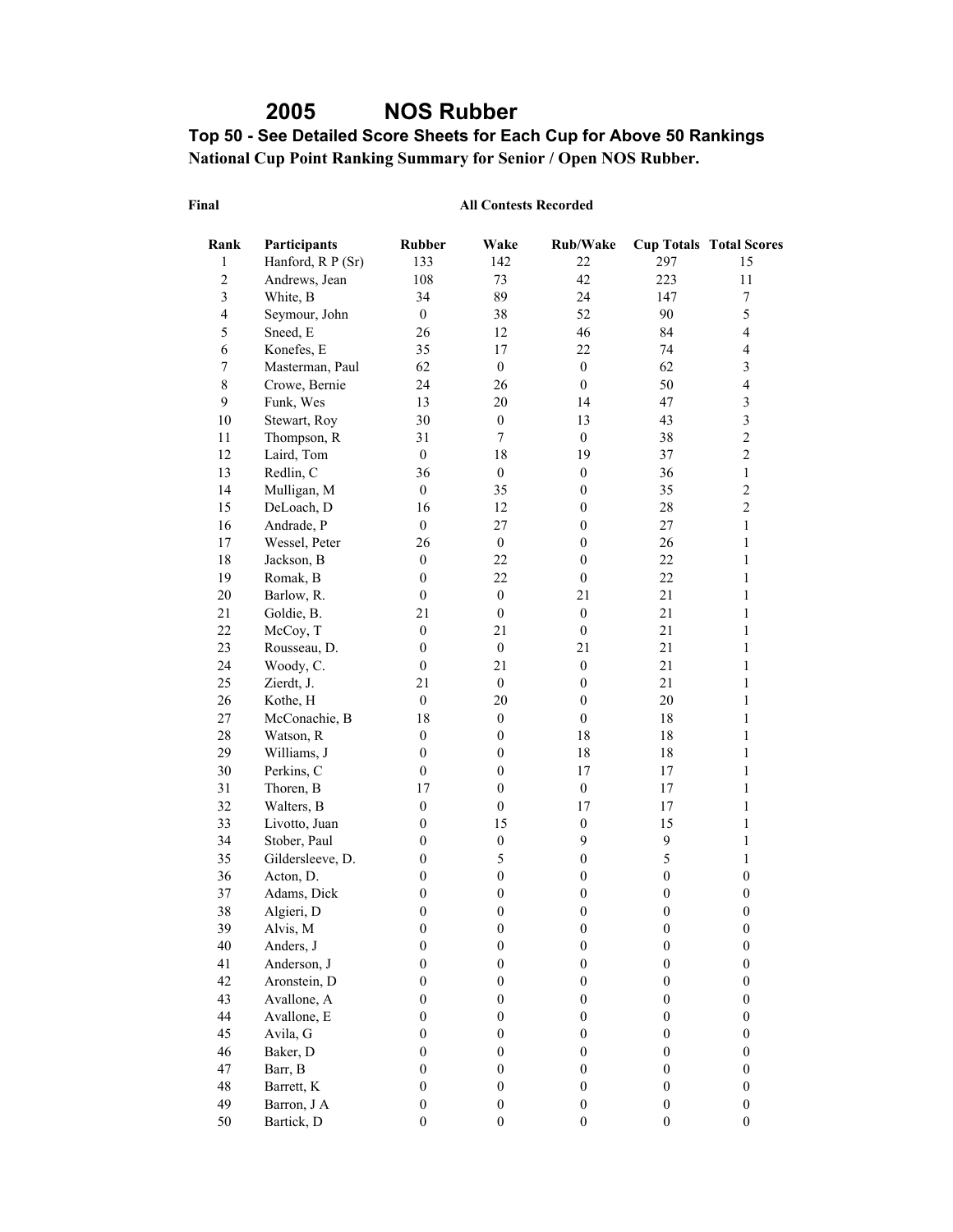# **2005 AMA Glider**

**Top 50 - See Detailed Score Sheets for Each Cup for Above 50 Rankings National Cup Point Ranking Summary for Senior / Open AMA Glider.** 

#### **Final**

| Rank                    | Participants     | <b>HLG</b>       | <b>CLG</b>       |                  |        | <b>Clas Tow Cup Totals Total Scores</b> |
|-------------------------|------------------|------------------|------------------|------------------|--------|-----------------------------------------|
| 1                       | Batiuk, Tim      | 175              | 164              | 148              | 487    | 21                                      |
| $\overline{c}$          | Hines, L         | 148              | 214              | $\boldsymbol{0}$ | 362    | 14                                      |
| $\overline{\mathbf{3}}$ | Pelatowski, L    | 115              | 141              | 52               | 308    | 15                                      |
| $\overline{4}$          | Berry, D         | 126              | 95               | 17               | 238    | 12                                      |
| 5                       | DeLoach, D       | 107              | 42               | 42               | 191    | $\,8\,$                                 |
| 6                       | Vollmer, A       | 39               | 114              | $\boldsymbol{0}$ | 153    | $\,8\,$                                 |
| $\boldsymbol{7}$        | Thoren, Bob      | 64               | 41               | 40               | 145    | $\boldsymbol{7}$                        |
| 8                       | Huyge, Stan      | $70\,$           | 73               | $\boldsymbol{0}$ | 143    | 6                                       |
| 9                       | Buddenbohm, Stan | 46               | 51               | 40               | 137    | 6                                       |
| 10                      | Edmonson, D      | 42               | 49               | 42               | 133    | 6                                       |
| 11                      | Romash, Rob      | 59               | 73               | $\boldsymbol{0}$ | 132    | 6                                       |
| 12                      | Bauer, Ken       | 61               | 64               | $\boldsymbol{0}$ | 125    | $\mathfrak{Z}$                          |
| 13                      | Campbell, L      | 46               | 46               | 24               | 116    | 6                                       |
| 14                      | Nelson, Elmer    | 26               | 39               | 42               | 107    | 6                                       |
| 15                      | Scott, G         | $\boldsymbol{0}$ | 41               | 62               | 103    | 5                                       |
| 16                      | Schlarb, W       | 38               | 36               | 27               | 101    | 5                                       |
| 17                      | Reuter, B        | 42               | 54               | $\boldsymbol{0}$ | 96     | 5                                       |
| 18                      | Howell, Jim      | 46               | 47               | $\boldsymbol{0}$ | 93     | $\overline{4}$                          |
| 19                      | Pelatowski, E    | 20               | 36               | 37               | 93     | 5                                       |
| $20\,$                  | Brocks, P        | 43               | 45               | $\boldsymbol{0}$ | $88\,$ | 5                                       |
| 21                      | Ray, Ralph       | 13               | 69               | $\boldsymbol{0}$ | 82     | $\overline{4}$                          |
| 22                      | Lewis, J         | 49               | 29               | $\mathbf{0}$     | 78     | $\overline{c}$                          |
| 23                      | Martha, G        | 9                | 5                | 64               | 78     | 5                                       |
| 24                      | Reynolds, Randy  | 50               | 26               | $\boldsymbol{0}$ | 76     | 5                                       |
| 25                      | Koptanak, J      | 34               | 19               | 22               | 75     | $\overline{\mathbf{4}}$                 |
| 26                      | Griner, J        | 34               | 39               | $\boldsymbol{0}$ | 73     | $\overline{\mathbf{4}}$                 |
| 27                      | Grell, G         | 21               | 6                | 43               | 70     | $\overline{\mathbf{4}}$                 |
| 28                      | Sowder, Bob      | $\boldsymbol{0}$ | $\boldsymbol{0}$ | 69               | 69     | $\overline{\mathbf{3}}$                 |
| 29                      | Fedor, M         | 17               | 50               | $\boldsymbol{0}$ | 67     | $\overline{\mathbf{3}}$                 |
| 30                      | Sifleet, R       | $\boldsymbol{0}$ | $\boldsymbol{0}$ | 67               | 67     | $\overline{\mathbf{3}}$                 |
| 31                      | Nelson, P        | 36               | 30               | $\boldsymbol{0}$ | 66     | $\overline{\mathbf{4}}$                 |
| 32                      | Pollard, F       | $\boldsymbol{0}$ | 66               | $\boldsymbol{0}$ | 66     | $\overline{\mathbf{3}}$                 |
| 33                      | Duke, W          | 32               | 32               | $\boldsymbol{0}$ | 64     | $\overline{\mathbf{4}}$                 |
| 34                      | Parker, F        | $\boldsymbol{0}$ | 64               | $\boldsymbol{0}$ | 64     | $\mathfrak{Z}$                          |
| 35                      | Poti, J A        | 34               | 29               | $\boldsymbol{0}$ | 63     | $\overline{4}$                          |
| 36                      | Thompson, R.     | 25               | $\boldsymbol{0}$ | 35               | 60     | $\overline{\mathbf{3}}$                 |
| 37                      | Colson, S        | 14               | 45               | $\boldsymbol{0}$ | 59     | $\overline{\mathbf{3}}$                 |
| 38                      | Jackson, Scott   | 17               | 41               | $\boldsymbol{0}$ | 58     | $\overline{\mathbf{3}}$                 |
| 39                      | Markos, Chuck    | $\boldsymbol{0}$ | 58               | $\boldsymbol{0}$ | 58     | $\mathfrak{Z}$                          |
| 40                      | Spence, S        | 27               | 31               | $\boldsymbol{0}$ | 58     | $\overline{\mathbf{c}}$                 |
| 41                      | Schlarb, R       | $\boldsymbol{0}$ | 56               | $\boldsymbol{0}$ | 56     | $\overline{\mathbf{c}}$                 |
| 42                      | Seymour, J       | 44               | $\boldsymbol{0}$ | 12               | 56     | $\overline{\mathbf{3}}$                 |
| 43                      | Phelan, Dennis   | 25               | 19               | 10               | 54     | 5                                       |
| 44                      | Smith, T.        | 31               | 23               | $\boldsymbol{0}$ | 54     | $\overline{4}$                          |
| 45                      | Wicks, Paul      | $\boldsymbol{0}$ | 54               | $\boldsymbol{0}$ | 54     | $\,1$                                   |
| 46                      | Miller, Bob      | 38               | 15               | $\boldsymbol{0}$ | 53     | $\overline{4}$                          |
| 47                      | Ghio, Walt       | 22               | 30               | $\boldsymbol{0}$ | 52     | $\mathfrak{Z}$                          |
| 48                      | Hannah, Bruce    | $\boldsymbol{0}$ | 52               | $\boldsymbol{0}$ | 52     | $\overline{c}$                          |
| 49                      | Gray Mel         | 50               | $\boldsymbol{0}$ | $\boldsymbol{0}$ | 50     | $\mathfrak{Z}$                          |
| 50                      | Brown, G         | $\boldsymbol{0}$ | 49               | $\boldsymbol{0}$ | 49     | $\mathfrak{Z}$                          |